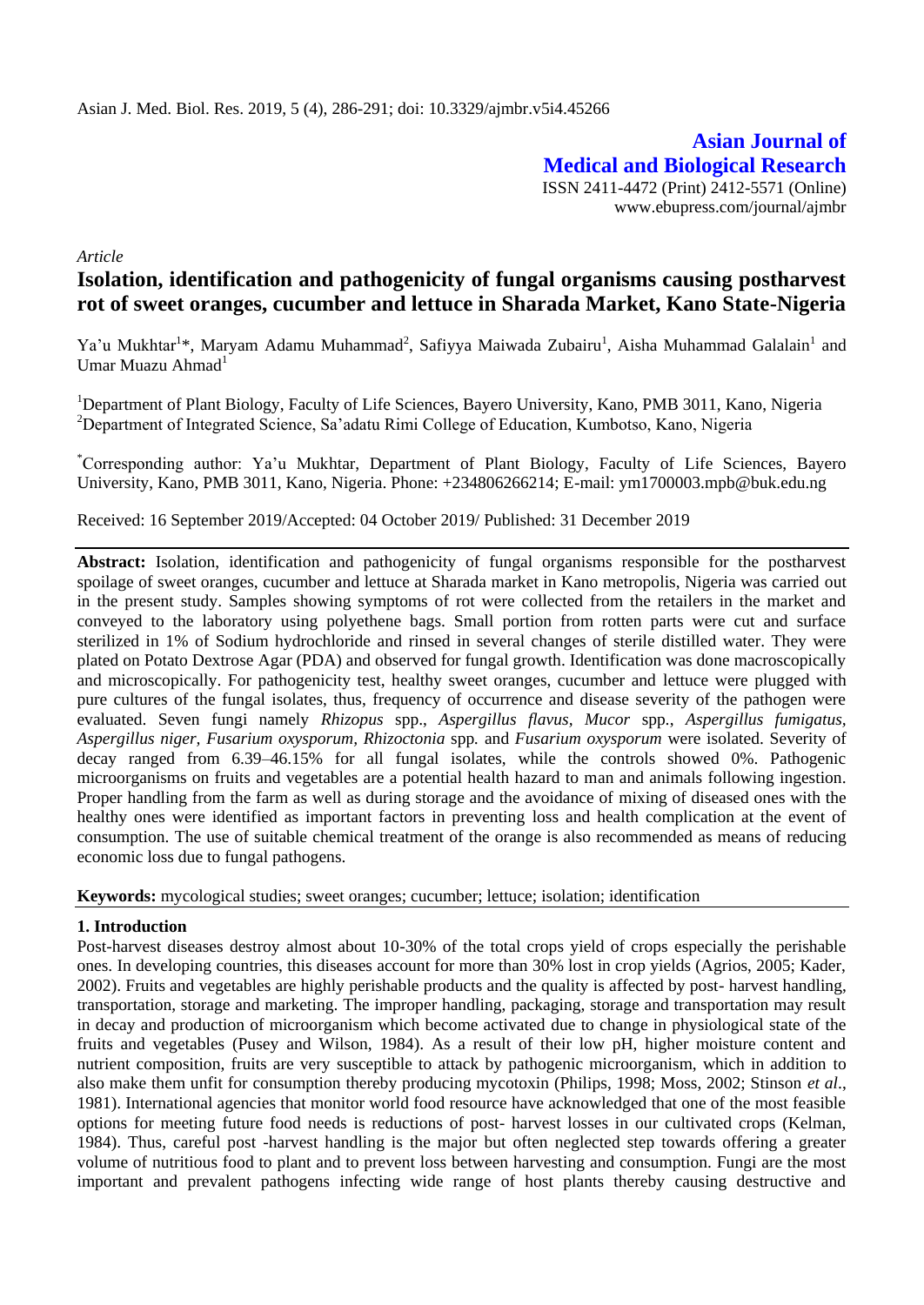economically important losses of most fresh fruit including sweet oranges and vegetables like lettuce and cucumber during storage and transportation than bacteria (Sommer, 1985).

Losses caused by post-harvest diseases are generally greater than realized because the value of fresh fruits and vegetables increases several fold while passing from the field to the consumer (Eckert and Sommer, 1997). Postharvest losses in orange alone are estimated between 10-30% annually despite the use of modern storage facilities and techniques (Harvey, 1978).

Sequel to that, since microorganism (pathogens) are mostly the casual agents of deterioration of this important fruit and vegetables i.e. sweet oranges, cucumber and lettuce, after harvest all over the nation, thus the need to identify the specific pathogens that causes this problem is highly imperative for proper selection of suitable protection and control strategy for sustainable production of fruit and vegetables in order to ensure food availability and its security globally.

# **2. Materials and Methods**

### **2.1. Samples collection**

Samples of sweet orange, cucumber and lettuce showing signs of deterioration and healthy ones were randomly obtained from Sharada market in Kano State Nigeria. The samples were later transported to the laboratory using polyethene bag and kept unwashed before the practical. The healthy ones were preserved for the purpose of pathogenicity test.

### **2.2. Sterilization**

All apparatus involved in this experiment were decontaminated appropriately. Materials such as agar were aseptically sterilized in an autoclave at  $121^{\circ}$ C for 15 minutes, wire loop was also sterilized in flame until red hot and allow to cool before using and1% sodium hypochloride was used to wiped the top work place to prevent contamination (Uker and Chiejina, 2012).

### **2.3. Preparation of culture media**

Potato Dextrose Agar (P.D.A) used for culturing fungi was prepared according to the manufacturers' instruction and autoclave at  $121^0$ C for 15 minute.

# **2.4. Isolation of fungi**

The isolation techniques employed by Chiejina (2008) was adopted in the present study. Thin sections (2mm diameter) was cut from the periphery of the deteriorated samples and sterilized with 1% sodium hypochloride for two minute and rinsed in several changes of distilled water. The thin section was put into petri dish containing PDA medium amended with antibiotics (streptomycin), inverted and incubated at  $37^{\circ}$ C room temperature for 3 days. The pure/axenic culture were obtained by several transfer of colony growth from PDA plates aseptically i.e. (Sub-culturing until axenic culture was obtained).

# **2.5. Determination of percentage of fungal occurrence**

This was done to determine the frequency of occurrence of the different fungal isolates. Isolations were made on different diseased oranges, lettuce and cucumber and cultured differently. The number of occurrence for each of the isolates were recorded, calculated and expressed as percentage.

Percentage of occurrence  $=$   $\frac{4}{N}$  X  $\frac{10}{1}$ 

Where;

 $X = Total number of individual organism in all the fruits$ 

 $N = Total number of the entire organisms in all the fruits screened.$ 

# **2.6. Determination of severity of rot**

To assess the severity of rot cause by the pathogens, apparently healthy samples (sweet orange, cucumber and lettuce) were weighed and surface sterilized. A hole is created on each sample and mycelia mat was introduced, put back the cover and sealed with jelly. For each of these samples, a control was put in place i.e. the sample with no mycelia mat for the purpose of comparison. The resultants were incubated for 4 days after which each fruit or vegetable were collected and the extent of rot (Severity Infection) was determined according to the method described by Kassim (1986), i.e. scooping of the rotted portion and taking the final weight of the individual samples (sweet orange, lettuce, and cucumber).

Severity (%) =  $\frac{w}{w}$  – w X 100 Where;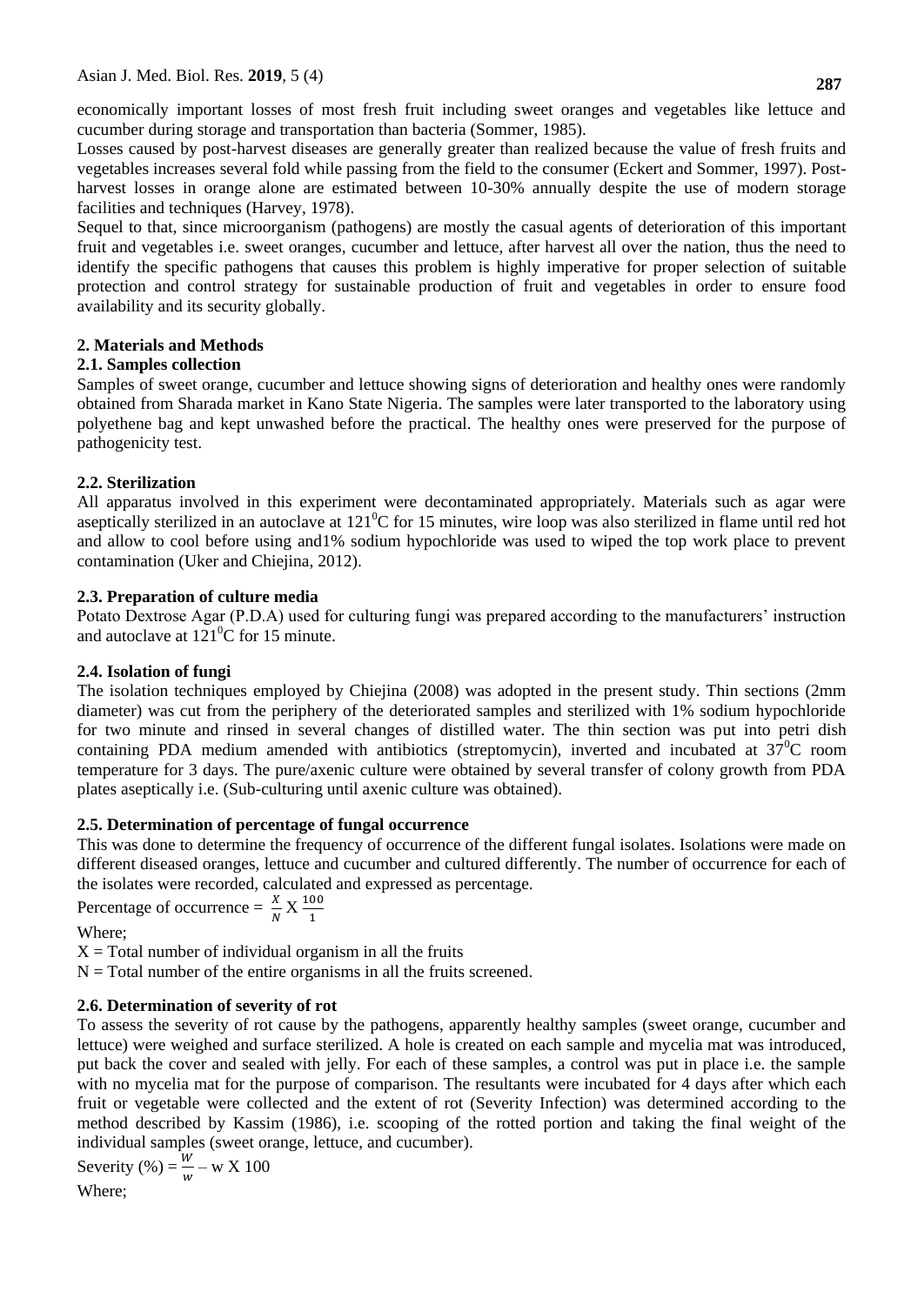$W =$  Initial weight of the healthy samples

 $w = Weight of the rotated portion$ 

### **2.7. Pathogenicity test**

Pathogenicity test was carried out according to the procedures described by (Okibo *et al.,* 2009). Apparently healthy samples of fruits and vegetables were washed in sterile distilled water and surface sterilized with 1% sodium hypochloride solution. The fruit and vegetable were cut using sterile razor blade and then the mycelia mat of pure isolated culture were introduced into an open cut, replaced with the core, then sealed with jelly and incubated for 24-72 hours. For each of these samples, healthy ones that were not inoculated are kept as control. Pure cultures were identified according to the methods of Alexopoulos *et al.,* (2002) and Barnett and Hunter, (1999). The symptoms were identical to those of naturally infected samples. Morphological characteristics of conidia and mycelia of the fungi that were re-isolated from inoculated fruits confirmed Koch's postulates.

On establishment of diseases symptoms of rot, inoculums from this sample were taken and cultured, pure cultures were identified according to (Bernett and Hunter, 1999; Alexopolous *et al.,* 2002).

#### **2.8. Identification of fungi**

Identification was done macroscopically and microscopically. For macroscopic identification, colony characteristics such as appearance, change in medium colour and growth rate were observed on the petri plates. For microscopic identification, a thin smear of fungi isolates from 5–7 day old cultures were inoculated aseptically on a clean glass slide using a sterile inoculating loop. A drop of lactophenol cotton blue was added and the mixture was covered with a cover slip and viewed under X40 objective lens of the light microscope. Shapes of the conidia and conidiophores were taken note of. These features were matched with standards described by Barnett and Hunter (1972) and Broth (1971) as reported by Liamngee *et al*. (2015).

#### **3. Results**

The present investigation revealed that *Rhizopus* spp*.* (43.3%)*, Aspergillus flavus* (25.0%) and *Mucor* spp*.*  (31.7%) were responsible for the postharvest rot of sweet oranges at Sharada market in Kano metropolis (Table 1). Likewise, *Aspergillus fumigatus* (46.15%), *A. niger* (15.38%), *Fusarium oxysporum* (38.46%) were also the fungal isolates responsible for the postharvest rot of cucumber at Sharada market in Kano metropolis. Similarly from Table 1, *Fusarium oxysporum* (33.33%) and *Rhizoctonia* spp. (66.67%) were also responsible for the postharvest rot of lettuce in the study area respectively.Pathogenicity tests conducted on these particular healthy samples further confirmed that, these fungal isolates were the causal agents of the rot.

*A. flavus* appears as greenish surrounded by whitish hairy mass on PDA media. Microscopically, the conidia head is radiated and borne directly on the vesicle conidiophore that is hyaline. *Aspergillus fumigatus* appears dark-green in colour and whitish mass of growth at the margin, conidial head is uniseriate, and conidiophore is short, smooth-walled and conical terminal head. *A. niger* appeared as dark hairy on PDA media, the conidial head is globose, biseriate with philiades, conidiophore are smooth-walled and hyaline. *Fusarium oxysporum* changes colour from pink to cream on PDA media and microscopically produces macro-conidia. The macroconidia is hyaline (transparent), the spores ranging from two to several in length.

Likewise, colonies of *Mucor* spp*.* grown on PDA were white at first turning brownish to gray with age and become heavily speckled with the appearance of sporangia. *Rhizopus* appearance on PDA is characterized by the presence of stolons and pigmented rhizoids, the fornation of sporangiophores, singly or in groups from nodes directly above the rhizoids, and columellate, multispored, generally globose sporangia. Microscopically, hyphae is broad, not or scarcely septate, rhizoids and stolon present, sporangiophores brown and ovoid, solitary or in tufts on the stolon, diverging from the point at which the rhizoids are formed. *Rhizoctonia* appears colorless when young but became brown colored as they grow and matured. The mycelium consists of hyphae partitioned into individual cells by a septum containing a doughnut shaped pore.

| <b>Samples</b>      | <b>Fungal Isolates</b> | Frequency $(\% )$ |  |
|---------------------|------------------------|-------------------|--|
| <b>Sweet Orange</b> | <i>Rhizopus</i> spp.   | 43.30             |  |
|                     | Aspergillus flavus     | 25.00             |  |
|                     | Mucor sp.              | 31.70             |  |
| <b>Cucumber</b>     | Aspergillus fumigatus  | 46.15             |  |
|                     | Aspergillus niger      | 15.38             |  |
|                     | Fusarium oxysporum     | 38.46             |  |
| Lettuce             | Fusarium oxysporum     | 33.33             |  |
|                     | Rhizoctonia spp.       | 66.67             |  |

**Table 1. Frequency of occurrence of various fungal isolates in diseased samples.**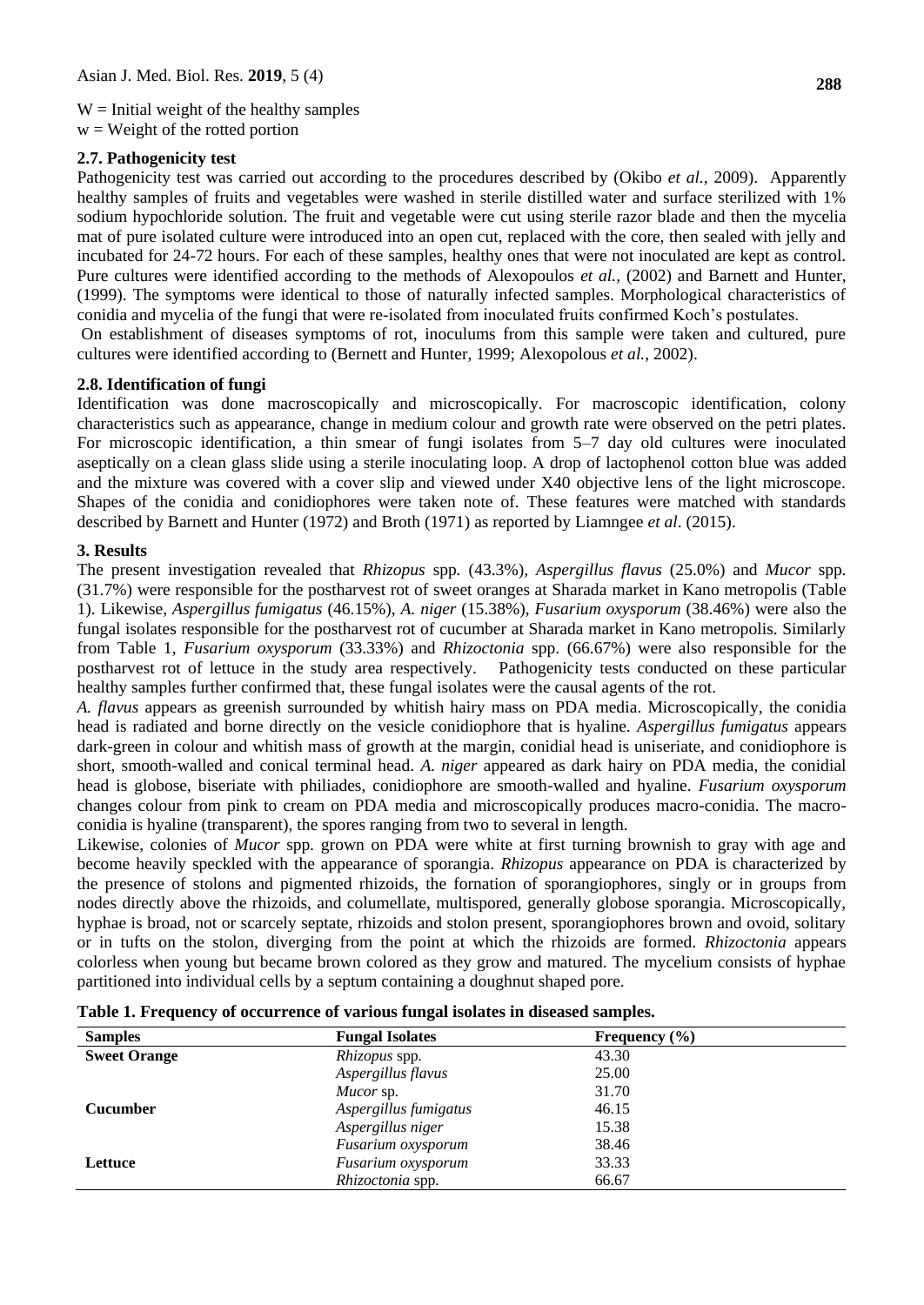Table 2 below indicates the severity of rot of the samples caused by each fungal isolate. The results showed that, the highest severity of rot was caused by *Fusarium oxysporum* (46.15%) and *Rhizoctonia* spp*. (*25.00%) both in lettuce sample. However, lower severity of rots was caused by *Mucor* spp*.* (6.39 %) and *Aspergillus fumigatus*  (8.53%) both on cucumbers respectively.

| <b>Samples</b>      | <b>Fungal Isolates</b>  | Frequency $(\% )$ | Rating   |  |
|---------------------|-------------------------|-------------------|----------|--|
| <b>Sweet Orange</b> | <i>Rhizopus</i> spp.    | 20.98             | Mild     |  |
|                     | Aspergillus flavus      | 12.60             | Mild     |  |
|                     | Mucor sp.               | 6.39              | Low      |  |
| <b>Cucumber</b>     | Aspergillus fumigatus   | 8.53              | Low      |  |
|                     | Aspergillus niger       | 16.55             | Mild     |  |
|                     | Fusarium oxysporum      | 20.63             | Mild     |  |
| Lettuce             | Fusarium oxysporum      | 46.15             | Moderate |  |
|                     | <i>Rhizoctonia</i> spp. | 25.00             | Mild     |  |

|  |  |  | Table 2. Severity of rot on healthy samples inoculated with isolated fungi. |  |  |
|--|--|--|-----------------------------------------------------------------------------|--|--|
|  |  |  |                                                                             |  |  |

#### **4. Discussion**

The present investigation was able to isolate and identified a total of seven fungal pathogens responsible for the postharvest rot of sweet oranges, cucumber and lettuce traded in Sharada market in Kano metropolis. This indicated that the pathogens isolated could grow and survive in this particular fruit and vegetables samples which is probably due to the fact that these perishable products contain some nutrients suitable for the growth of pathogens. The spoilage of the fruits and vegetables during post-harvest storage is due to infection by these microorganisms which might have gained entry through stomata openings, growth cracks or surface injuries (Wills *et al.,* 1981). These pathogens also gained entry through injuries caused by rough handling, poor road and storage facilities (Liu and Ma, 1983).

Fruits may be infected when green and small but do not show any marked lesion until they begin to ripen, so the disease mostly affects only ripen fruits. At first, infected fruits show small slightly sunken water soaked spots. These spot later enlarge, become darker and brown in colour. Sunken and have concentric rings until the entire fruit is consumed by the rot (Ukeh and Chiejina, 2012). Losses caused by post-harvest diseases have increased recently than generally realized because the value of fruits and vegetables has increased (Eckert and Sommer, 1967). Splittstoesser, (1987) reported that species of the genera *Penicillium, Aspergillus* and *Mucor* are common post-harvest fungi. Also *Aspergillus niger, Mucor* spp*.* and *Penicillium digitatum* were found to cause rot of cassava (Okigbo *et al*., 2009) and these were implicated as pathogen when tested on healthy products.

The most serious postharvest diseases are those that cause rapid and extensive breakdown of crops that are high in moisture content and nutrients. It has been estimated by Liu and Ma (1983) that, 30% of all fruits rots are caused by a species of *Penicillium.* In this work, *Rhizoctonia* spp*., Aspergillus fumigatus and Rhizopus* spp. are the most virulent pathogens. The occurrence of these organisms may be attributed to their ability to produce resistant spores, as reported by Faweette and Lee, (1926) that spores of *Aspergillus* are more resistant to high temperature. And in conjunction to this, *Aspergillus* species have been implicated in the spoilage of fruits and vegetables in Nigeria (Uzuegbu and Emifoniye, 1984). *Fusarium* is known to be moisture loving and tends to occur in fruits with relatively high moisture content, such as oranges. In consonance to this work, Bukar *et al*. (2008) isolated *Aspergillu* spp. (32.5%) out of the total samples used when studying fungal species that causes postharvest spoilage of sweet oranges at Na'ibawa 'Yan Lemo Market in Kano. However, in this work, *Aspergillus fumigatus* (46.15%), *Aspergillus flavus* (25%) and *Aspergillus niger* (15.38) were isolated.

Furthermore, Most *Fusarium* species are soil borne fungus that causes disease to varieties of fruits and vegetables e.g. crown and foot rot of squash and pumpkin which is caused by *Fusarium* specie called *F. solani*. Similarly most *Aspergillus* species are saprophytic pathogenic fungus, while some are cosmopolitan in distribution (Ramirez *et al.,* 2012) e.g. *A. flavus* overwinters in the soil and appears as propagules and decaying matter either as mycelia or sclerotia and later become pathogen to subsequent plant when planted in the field (Hedayati *et al.,* 2007).

The pathogenicity test result revealed that all the fungal isolates identified had the ability to cause infection in healthy fruit and vegetables samples, though at various percentages of severity. The healthy samples showed symptoms of rot after three (3) days of inoculation with fungal mycelia. Morphological and microscopic characteristics were compared with initial cultures after re-isolation and were found to be similar. The controls (healthy sweet oranges, cucumber and lettuce inoculated with sterile PDA only) showed no symptom of rot. The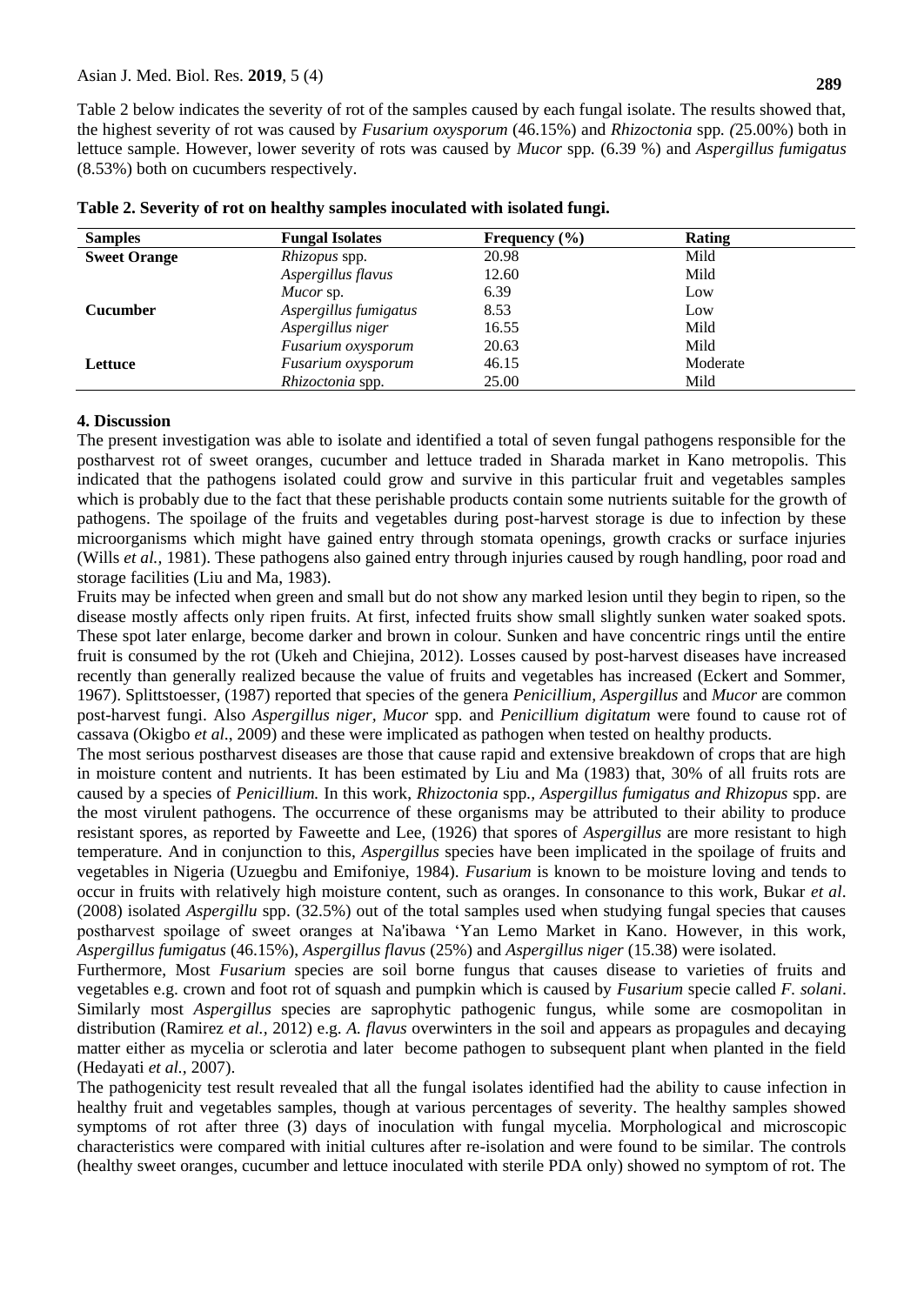ability of the fungal isolates to cause infection in healthy samples was due to the fact that the pathogens are able to utilize the nutrients of the fruits as a substrate for growth and development (Liamngee *et al.* 2015).

The presence of the fungi or their resistant spores is most likely to have originated from the farms where the fruits were harvested and some from the stores due to horizontal contamination by the already spoilt fruits Bukar *et al*. (2009). Jay (2003) observed that most spoilage organisms may be present on fruits and vegetables from the farm, during harvest operations, and this may result in postharvest contamination and spoilage of these fruits and vegetables. More so, Kator *et al*. (2018) opined that, fruits due to their low pH, high moisture content and nutrients composition are very susceptible to attack by pathogenic fungi which in addition to causing rots, also make them unfit for consumption by producing mycotoxins. The contamination of the orange fruits, cucumber and lettuce vegetables by these fungal pathogens could be as a result of poor handling practices in their production chain, storage conditions, distribution and changing physiological state of the fruits (Beuchat, 2006). Precautionary measures should be put in place to ensure that this problem is tackled right from the farm, because reducing post-harvest loss of fruits that have already been produced is more sustainable and environmentally sound than increasing production areas to compensate for these losses (Kader, 2002).

#### **5. Conclusions and Recommendations**

The findings of the present study was able to unveiled the spoiled sweet oranges were mainly attacked *by Rhizopus* spp., *Aspergillus flavus, and Mucor* spp. However, cucumber rot was as a result of attack by *Aspergillus fumigatus, Aspergillus niger and Fusarium oxysporum* while lettuce was contaminated by *Rhizoctonia* spp*.* and *Fusarium oxysporum* respectively*.* Presence of these fungi in these samples, most especially *Aspergillus* spp. (as it records highest incidence of encounter among the samples) poses a serious threat to health of consumers as the organism could produce mycotoxins, which are lethal when consumed. Most of the fungi isolated were observed to be able to re-infect healthy oranges within short time and this poses a serious economic threat to sellers of oranges in Sharada market. No doubt, this subsequent spoilage caused by these fungi should be checked in order to avert serious economic loss and possible health hazards as well. Lastly, extracts from herbal species should be employed as antifungal agents against these identified fungal pathogens and this can serve as a bed rock for pharmacological researches towards development of antifungal drugs from plants origin.

#### **Conflict of interest**

None to declare.

#### **References**

Agrios, G.N. 2005. Plant pathology. Academic Press.

Alexopoulos, C.O, Mims, C.W and Blackwell, M. 2002. Introductory Mycology.

- Barnett HL and BB Hunter. 1972. Illustration genera of imperfect fungi, 3Rd edition, Burgess Publing Co. Minnesoth, USA. 273.
- Barnett HL and BB Hunter, 1999. Illustrated Genera of Imperfect Fungi, (4th edition). The American Phytopathological Society . St. Paul, Minnessota, USA, 218 pp.
- Beuchat LR, 2006. Vectors and Conditions for preharvest contamination of fruits and vegetables with pathogens capable of causing enteric disease. Br. Food J., 108: 38-53.Broth C, 1971. The genus Fusarium, Survey, UK: CMI, Kew. 237-238.
- Bukar A, MD Mukhtar and S Adamu, 2009. Isolation and identification of postharvest spoilage fungi associated with sweet oranges (*Citrus sinensis*) traded in Kano Metropolis. Bayero Journal of Pure and Applied Sciences*,* 2: 122 – 124.

Chiejina NV, 2008. Mycoflora of some salad vegetables. Bio-Research, 6: 392-395.

Eckert W and NF Sommer, 1967. Control of diseases of dirt and vegetables by post-harvest treat ltd. Ann. Rev. Plant Pathol., 5: 391-432.

Harvey Js.M, 1978. Reduction of Losses in Fresh fruits and vegetables. Ann. Rev. Phypath., 16: 321-341.

- Jay JM, 2003. Microbial Spoilage of Food. Modern Food Microbiology. 4th ed. Chapman and Hall Inc. New York. pp. 187-195.
- Kader AA, 2002. Post-harvest Technology of Horticultural crops*.* University of California, Agriculture and Natural Resources. 535 pp.

Kassim MY, 1986. Chemical control of post-harvest diseases of potato. Indian Phytopath., 2: 342-344.

Kator L, AC Iheanacho and KP Aloho (2018) Isolation, identification and pathogenicity of fungal organisms causing postharvest spoilage of tomato fruits during storage. Annual Research & Review in Biology, 26:1-7.